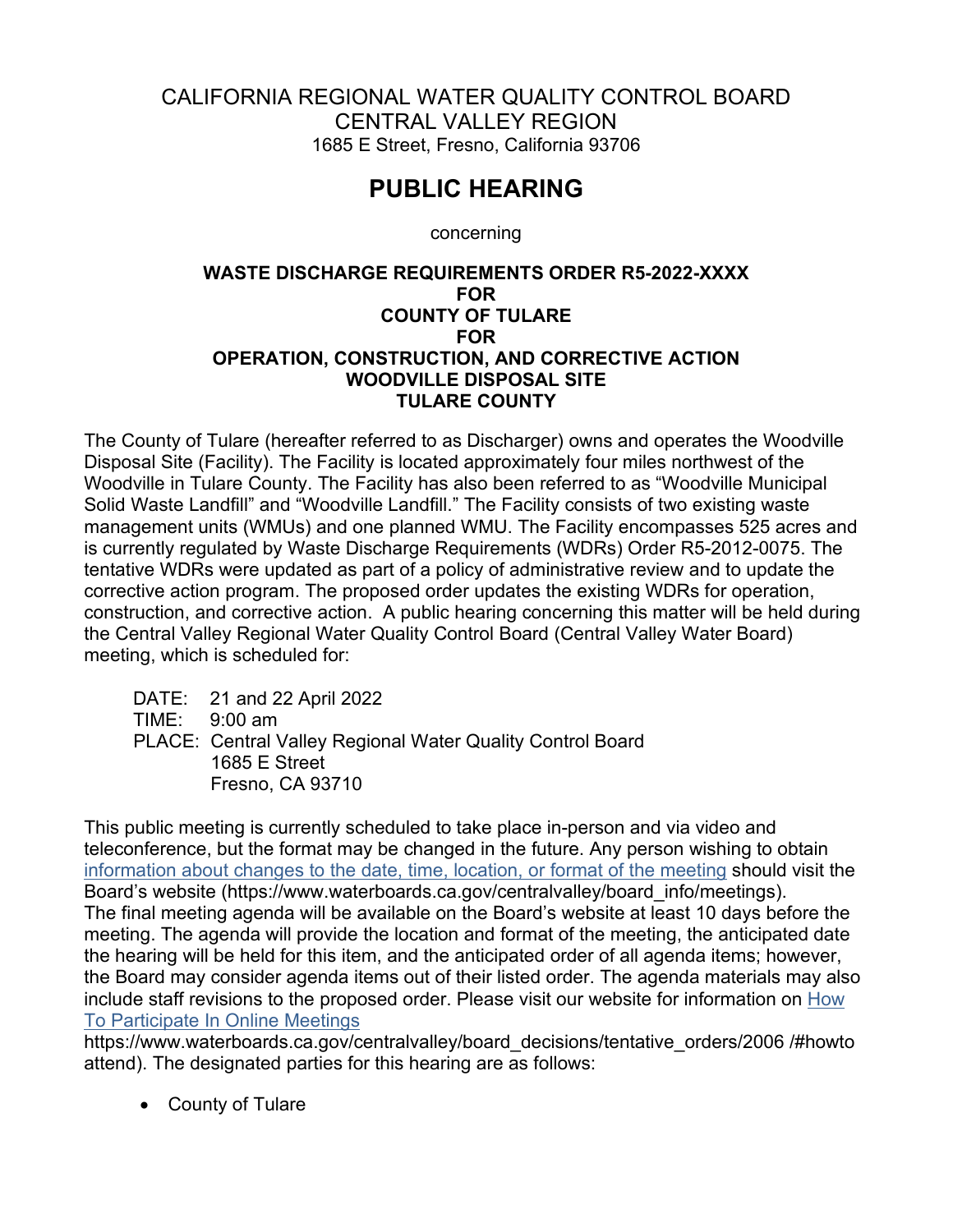NOTICE OF PUBLIC HEARING  $\overline{a}$ -2-COUNTY OF TULARE WOODVILLE DISPOSAL SITE TULARE COUNTY

Designated parties, but not interested persons, will have these rights: to call and examine witnesses; to cross-examine opposing witnesses; to impeach any witness; and to rebut the evidence against him or her. Central Valley Water Board staff will prepare the administrative record, and may present evidence, make an oral presentation and cross-examine opposing witnesses.

**Interested persons may** not cross examine witnesses and will not be subject to cross examination. Interested persons may submit evidence (e.g., photographs, eye-witness testimony, monitoring data) if the evidence is submitted in accordance with the deadlines for submitting evidence described below. Interested persons who present evidence may be subject to cross-examination. Interested persons may request status as a designated party for purposes of this hearing by submitting such request in writing to the Central Valley Water Board by 5:00 p.m. on **16 March 2022**. The request must explain the basis for status as a designated party and in particular how the person is affected by the discharge. The tentative Waste Discharge Requirements were issued on **11 February 2022**. Persons wishing to comment on this item must submit testimony, evidence, if any, and/or comments in writing to the Central Valley Water Board no later than by 5:00 p.m. on **16 March 2022**. Written materials submitted after 5:00 p.m. on the above date will not be accepted and will not be incorporated into the administrative record absent a ruling by the Central Valley Water Board Chair. A party requesting to submit late materials must demonstrate good cause for the late submission, and the Central Valley Water Board Chair must find that the late submission would not prejudice the Central Valley Water Board or any designated party.

All designated parties and interested persons may speak at the Central Valley Water Board meeting and are expected to orally summarize their written submittals. Oral testimony and cross examination will be limited in time by the Central Valley Water Board Chair. Both designated parties and interested persons may be asked to respond to clarifying questions from Central Valley Water Board members, counsel staff or others, at the discretion of the Central Valley Water Board.

For a copy of the tentative waste discharge requirements and its related documents or if anyone has any questions regarding the tentative waste discharge requirements, please contact Daniel Benas at (559) 445-5500 or by email at [Daniel.Benas@waterboards.ca.gov](mailto:Daniel.Benas@waterboards.ca.gov). Copies of these documents can also be obtained by contacting or visiting the office of the Central Valley Water Board at 1685 E Street, Fresno, weekdays between 8:00 a.m. and 5:00 p.m. by appointment.

The final meeting agenda will be available on the [Central Valley Water Boards Agenda](http://www.waterboards.ca.gov/board_info/agendas/)  [Calendar web page \(](http://www.waterboards.ca.gov/board_info/agendas/)http://www.waterboards.ca.gov/board\_info/agendas/), at least ten days before the meeting.

The agenda will provide the dates the Central Valley Water Board meeting will be held, indicate the anticipated order of agenda items, and may include staff revisions to the proposed order(s).